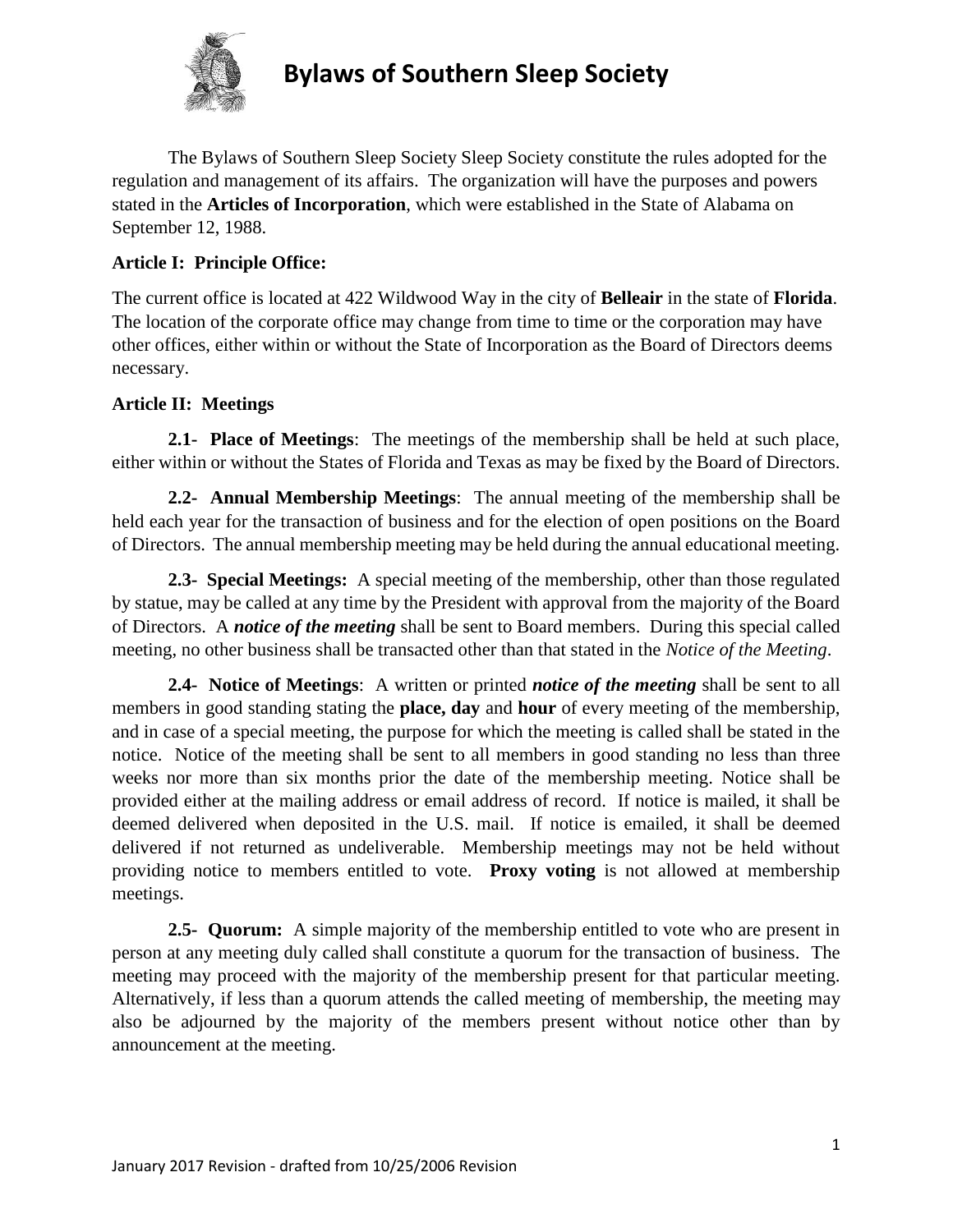

**2.6- Voting:** Each member in good standing and in attendance at a membership meeting is entitled to vote on any business brought before the membership. Each member shall have one in-person vote.

**2.7- Order of Business:** The order of business for membership meetings shall include an agenda in the order below unless otherwise altered by the Board of Directors.

- 1. Call to order
- 2. Proof of notice of meeting or waiver of notice
- 3. Reading of minutes and acceptance of preceding meeting
- 4. Reports of officers
	- a. Treasurer's Report
	- b. Secretary's Report
	- c. President's Report
- 5. Reports of Committees
- 6. Election of Directors when applicable
- 7. Selection of Educational Conference Site
- 8. Unfinished Business
- 9. New Business
- 10. Adjournment

### **Article III: Board of Directors**

**3.1- General Powers:** The property, business and affairs of the Southern Sleep Society shall be managed and controlled under the direction of The Board of Directors, and, except as otherwise expressly provided by law, the Articles of Incorporation or these Bylaws. All the powers of the organization shall be vested in the Board. Such management and general control shall be by majority vote of the Board of Directors with each Director having one equal vote.

**3.2- Number of Directors:** The number of Directors constituting the Board of Directors shall be 6: President, Secretary, Treasurer, Immediate Past President and **two Directors-at-**Large who may be either past officers/directors or newly elected members.

### **3.3- Election, Terms of Office and Removal of Board Members**

- 1. All elected Directors must be in good standing and current on dues.
- 2. All Directors are elected to **two-year terms** and until their successors are elected.
- 3. Any Director may be removed from office by a majority vote from the Board of Directors.
- 4. Vacancies occurring on the Board of Directors may be filled by an affirmative vote by majority of remaining Directors. The term of office of any Director so elected shall expire at the next annual membership meeting when Directors are elected.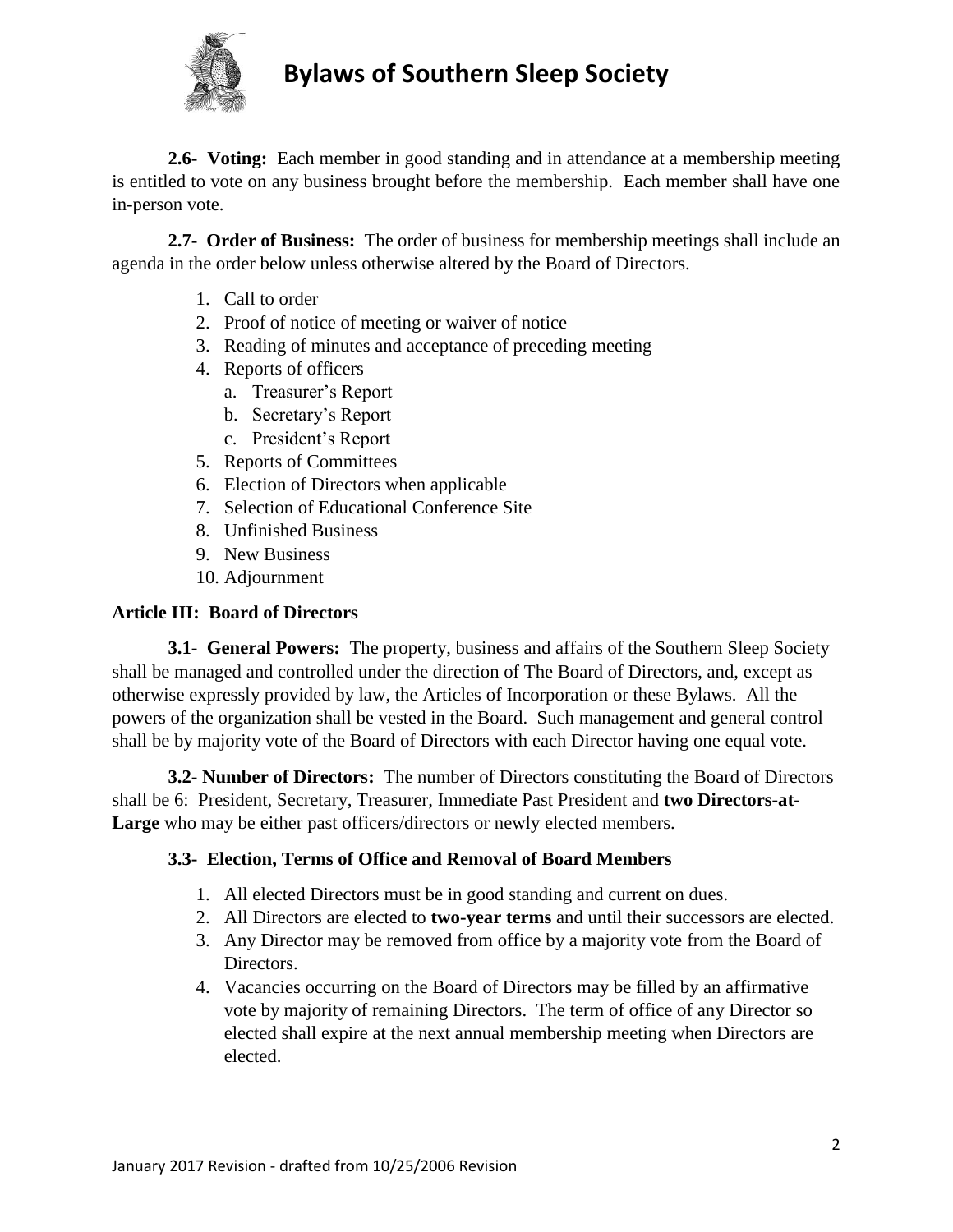

- 5. The term of office of the Treasurer does not expire until the Board of Directors or the membership deem it necessary to vote in a new Treasurer.
- 6. **Directors-At-Large** serve on the Board of Directors but are not Executive officers of the Society. They have all the responsibilities, oversight and voting rights of the Board of Directors and are eligible to succeed to positions of officers.
- 7. Any member of the Society in good standing and current on dues is eligible to be elected to the Board of Directors.

**3.4- Quorum of the Board of Directors:** The majority of Directors present at a meeting shall be the act of establishing a quorum of the Board of Directors to conduct the business of the organization.

**3.5- Regular Meetings of Directors:** The Board of Directors shall meet without notice immediately before or after the annual membership meeting in the same place as the annual membership meeting.

**3.6- Special Meetings of Directors:** Special meetings of Directors may be called by the President, other duly authorized officer or any two Directors. The person or persons authorized to call special meetings may designate the place/ time of the special meeting of Directors.

> 1. Special meetings may also be held via conference call, Skype or other media that allows participation of all Directors.

2**.** Notice of any special meeting of Directors shall be provided at least 10 days prior to the meeting in written format either via posted mail or email. If notice is mailed, it is deemed to be delivered when deposited in the U.S. Mail. If emailed, it is deemed delivered if the email is not returned to sender.

3. The attendance of a Director at a meeting shall be deemed to be a waiver of notice of such meeting.

4. Special meetings may be held at any time without notice if all Directors are present.

**3.7- Compensation: Director**s may not receive a fee or be allowed expenses for attendance at meetings.

**1.** The **President** shall be compensated at the annual meeting with room, board, airfare and registration fees to attend the educational conference, but will not receive a fee for attendance or payment of membership dues.

2. **Meeting Coordinator** shall be paid a fee which is approved by the Board of Directors for planning and carrying out the annual educational conference. Meeting Coordinator shall be reimbursed for all expenses incurred in transacting business for the organization, including maintaining an office, telephone and fax number, email address, website and meeting registration website for the organization. Other reimbursable expenses include room, board and airfare to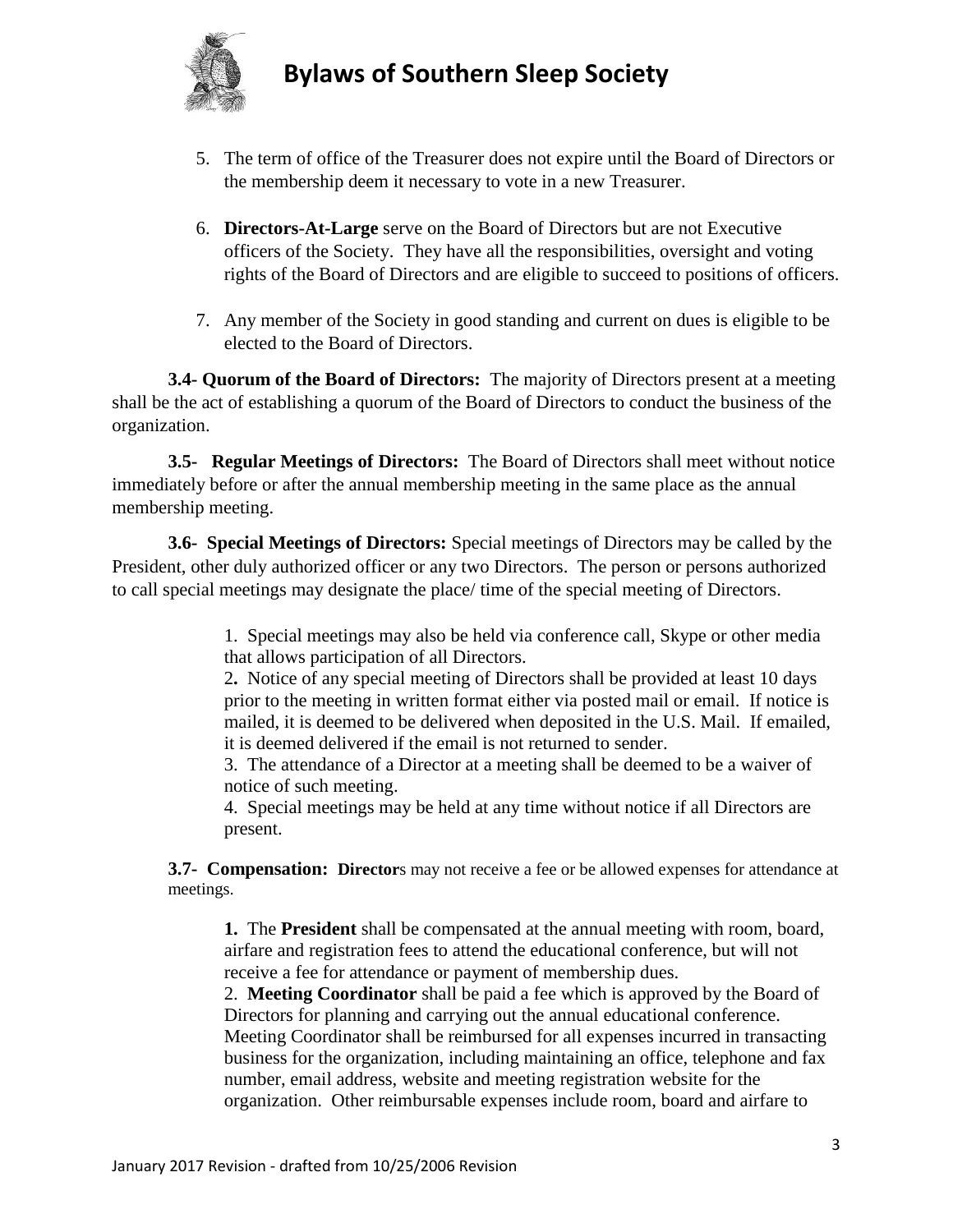

attend the educational conference, and reimbursement of expenses to staff members who assist the meeting coordinator with registration and other needs during the annual educational conference.

**3.8- Manner of Acting:** The act of the majority of Directors present at a meeting in which a quorum is present shall be the act of the Directors.

**3.9- Informal Action by Directors:** Unless otherwise provided by law, any action taken at a meeting of Directors may be completed without a meeting if the Directors give unanimous written consent setting forth the action to be taken and signed by all Directors entitled to vote on the action.

**3.10- Executive and Other Committees:** The Board of Directors may designate committees (which may include Directors) as they see fit. The purposes for which committees are formed are to be designated by the Board. Committees may be dissolved by affirmative vote of the Board of Directors.

**3.11- Indemnification**: The Southern Sleep Society shall indemnify each of its Directors, officers and employees whether in service or not as such, against all reasonable expenses necessarily incurred by him or her in connection with the defense of any litigation to which the individual may have been made a party because he/she is or was a Director, Officer or Employee of the Southern Sleep Society. The individual shall have no right to reimbursement, however, in relation to matters as to which he/she has been adjudged liable to the Society for negligence or misconduct in the performance of his or her duties, or was derelict in the performance of his or her duties as Director, Officer or Employee. The right to indemnity for expenses shall also apply to expenses of lawsuits which are settled if the court having jurisdiction of the matter approves the settlement.

## **Article IV: Officers**

**4.1- Election and Terms of Office:** The officers of the Society shall be President, Secretary/Treasurer and Immediate Past President. The Appointed officer is the Meeting Coordinator.

- 1. The **President** is elected for a two-year term, followed by a two-year term as Immediate Past President. The President may only serve for two consecutive terms in this office.
- 2. The **Secretary** is elected for a two-year term and may only serve for two consecutive terms in this office.
- 3. The **Treasurer** is a non-expiring term until the Board of Directors or the membership deems it necessary to vote in a new Treasurer.
- 4. Officers are elected during the annual membership meeting.
- 5. Any two officers may be combined and held by the same person if the Board of Directors makes that determination.
- 6. **Removal of Officers and filling vacancies**: Any officer of the Society may be removed summarily with or without cause at any time, by the Board of Directors. Vacancies may be filled by the Board of Directors.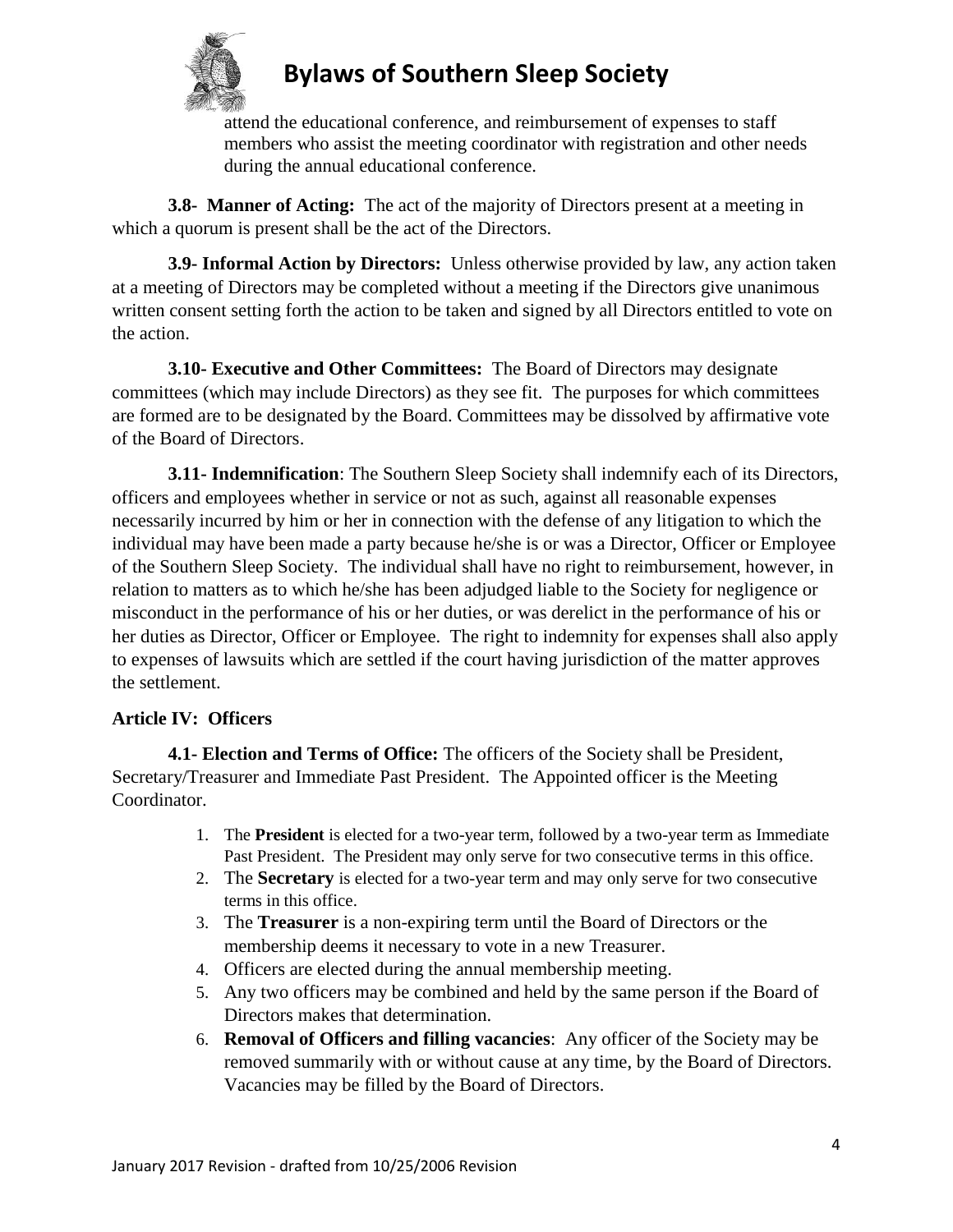

4.2- **Duties of Elected Officers:** The officers shall have such duties as generally pertains to their respective offices as well as such powers and duties as defined by law or are hereinafter provided or as shall be conferred by the Board of Directors.

 1. **Duties of the President**: Unless otherwise defined by the Board, the President shall be the Chief Executive Officer of the Society and shall be primarily responsible for the implementation of policies of the Board of Directors and shall have the authority over the general management and direction of business and operations of the Southern Sleep Society, subject only to the ultimate authority of the Board of Directors. The President presides at all annual membership meetings and educational conferences and at all Board meetings. The President may sign and execute, in the name of the Southern Sleep Society, and may assign duties to the Meeting Coordinator as needed. The President shall perform all duties incident to the Office of the President and such other duties as may be assigned by the Board of Directors. The President is responsible for developing the agenda and obtaining speakers for the annual educational conference and has the authority to form an **Educational Planning Committee** to assist with designing and developing the agenda for the annual educational conference. The President and Educational Planning Committee should adhere to the educational guidelines and budget as decided by the Board of Directors. The President must either sign or co-sign all contracts related to the business of Southern Sleep Society. When the President secedes to the office of **Immediate Past-President**, he/she may act in the stead of the sitting President if deemed necessary.

2. **Duties of the Immediate Past President:** The Past-President sits on the Board as a Director and is also able to act in the stead of the sitting President if deemed necessary. Other duties include sitting on the educational planning committee and acting in other capacities as authorized by the Board of Directors.

3**. Duties of the Secretary:** The Secretary shall act as secretary at all membership meetings and Board of Directors meetings, and when requested, also act as secretary at the meetings of Committees of the Board of Directors. The Secretary shall keep and preserve the minutes of all such meetings in permanent records and ensure that all required notices to be provided by the Society are duly provided. The Secretary shall maintain custody of the seal of the Corporation and affix the seal or cause it to be affixed to all documents the execution of which on behalf of the Society under its corporate seal is duly authorized in accordance with law or the provisions of these bylaws. He/she shall also invest and dispose of the property of the society subject to approval of the Board of Directors.

4. **Duties of the Treasurer:** The Treasurer shall receive and collect donations, bequests, gifts, grants and all other sums becoming due to the Society. The Treasurer shall sign checks, maintain the financial records, and maintain complete records of all transactions. The Treasurer shall present a Treasurer's Report to be submitted to the Board of Directors at the annual membership meeting. The Treasurer shall maintain financial oversight over all income and payments from the annual meeting and shall co-sign contracts for venues for the annual meeting.